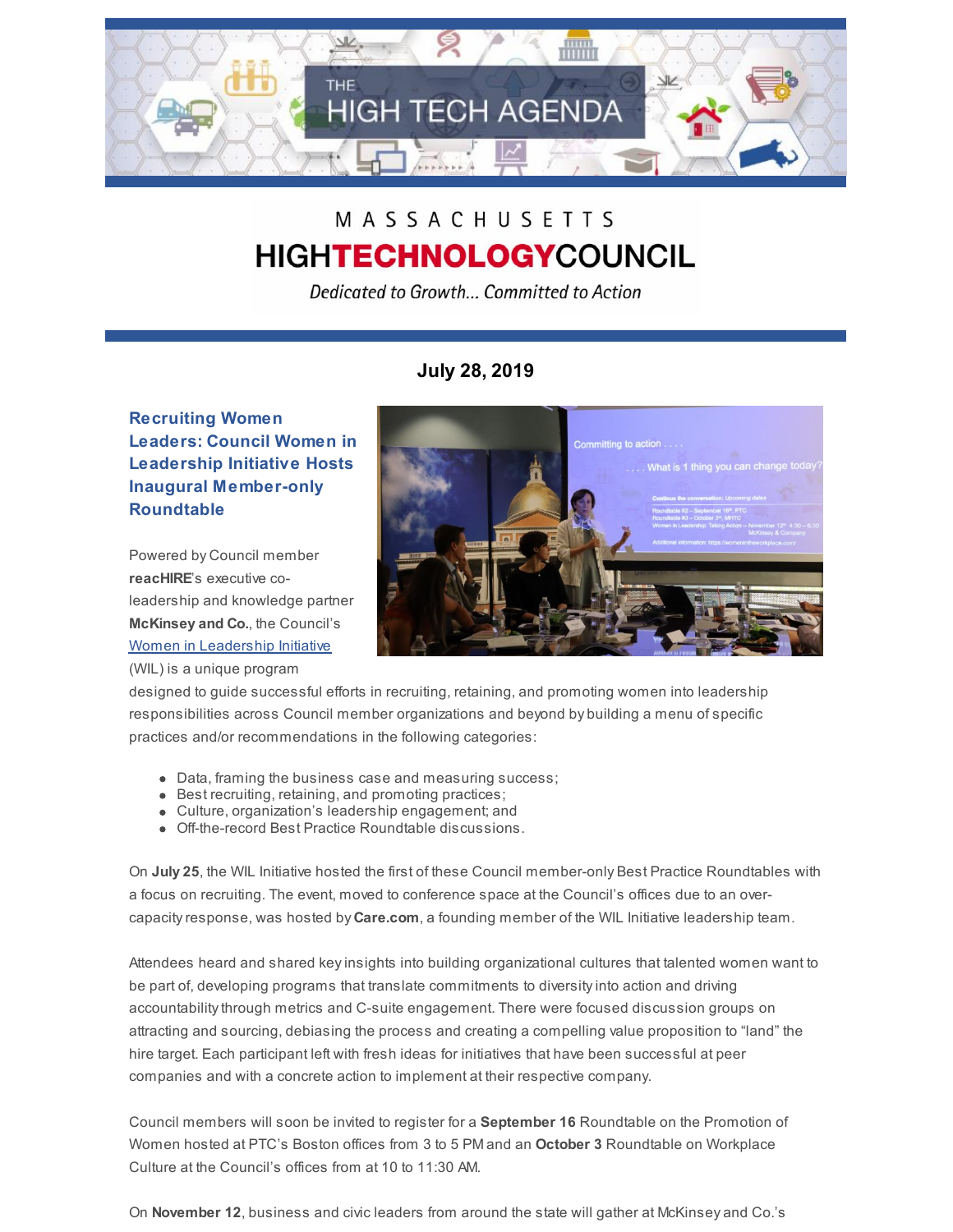Boston offices for the Wil Initiative's signature 2019 event- Women in Leadership: Taking Action. The Council has joined with McKinsey and reacHIRE to host these invitation-only gatherings each Fall since 2016 and last year we were joined by more than 100 senior leaders.

This year's event is shaping up to be our largest and most productive yet and will include an interactive panel discussion featuring **Massachusetts Lieutenant Governor Karyn Polito**, an early and enthusiastic supporter of the WIL Initiative.

*"The Massachusetts High Technology Council's Women in Leadership Initiative is a strong example of impactful collaboration among leaders from Massachusetts businesses, professional services and academic centers. Its 'leaders helping leaders' model to identify and expand effective employer practices presents a uniquely promising opportunity for employers to participate in helping solve an important challenge: closing the leadership gap between men and women in the workplace, and I encourage organizations across the Commonwealth to participate in this initiative."-* **Lt. Governor Karyn Polito**

A detailed invitation and registration information will be sent to all Council members in the coming weeks. To register for upcoming WIL [roundtables](mailto:bernie@mhtc.org) or learn more about the WIL Initiative, contact Bernie Prusaczyk.

#### **Council Advancing Innovation-Centered Transportation Solutions**

The Commonwealth is poised to invest more than \$20 billion in transportation infrastructure over the next 5 years, and the Transportation Bond Bill filed by the Baker Administration on July 25 presents a critically important opportunity to advance longoverdue policychanges that will unleash innovation in the Commonwealth's approach to meeting its transportation needs and equip Massachusetts transportation agencies with the project-delivery and



procurement tools they need to succeed. Council President Chris Anderson joined the Governor and key Cabinet members for a private discussion of the bill prior to the Governor's press conference announcing its filing.

In a public [statement](http://www.mhtc.org/wp-content/uploads/2019/07/MHTC-Transportation-Bond-Bill-Media-Statement-7.25.19.pdf) and Council-references included in follow-on coverage in the State House News Service, Boston Globe, and Boston Business Journal, the Council urged lawmakers to enact and embrace long-overdue policychanges (including those included in the bill) that will unleash innovation in the Commonwealth's approach to meeting its transportation needs and equip Massachusetts transportation agencies with the project-delivery and procurement tools they need to succeed. Relying on revenue-centric "solutions" designed to simply push more funding through the same old systems, would be both misguided and inadequate and create serious risk of damaging the economic momentum the Commonwealth enjoys today.

Alleviating congestion and ensuring our Commonwealth has the type of sustainable, resilient, 21 $^{\rm st}$ Centurytransportation system that will meet our economic needs and enhance Massachusetts citizens' quality of life will require policymakers as well as business and civic leaders to cast aside outdated modes of thinking and embrace new approaches to how we plan, finance, design, construct, operate and maintain our transportation assets and infrastructure.

As noted in the Council's July-14 [op-ed](http://www.mhtc.org/2019/07/14/by-christopher-r-anderson/), the Council is committed to a sustained engagement initiative in support of a transportation agenda framed by four core principles the Governor, Legislature, and all